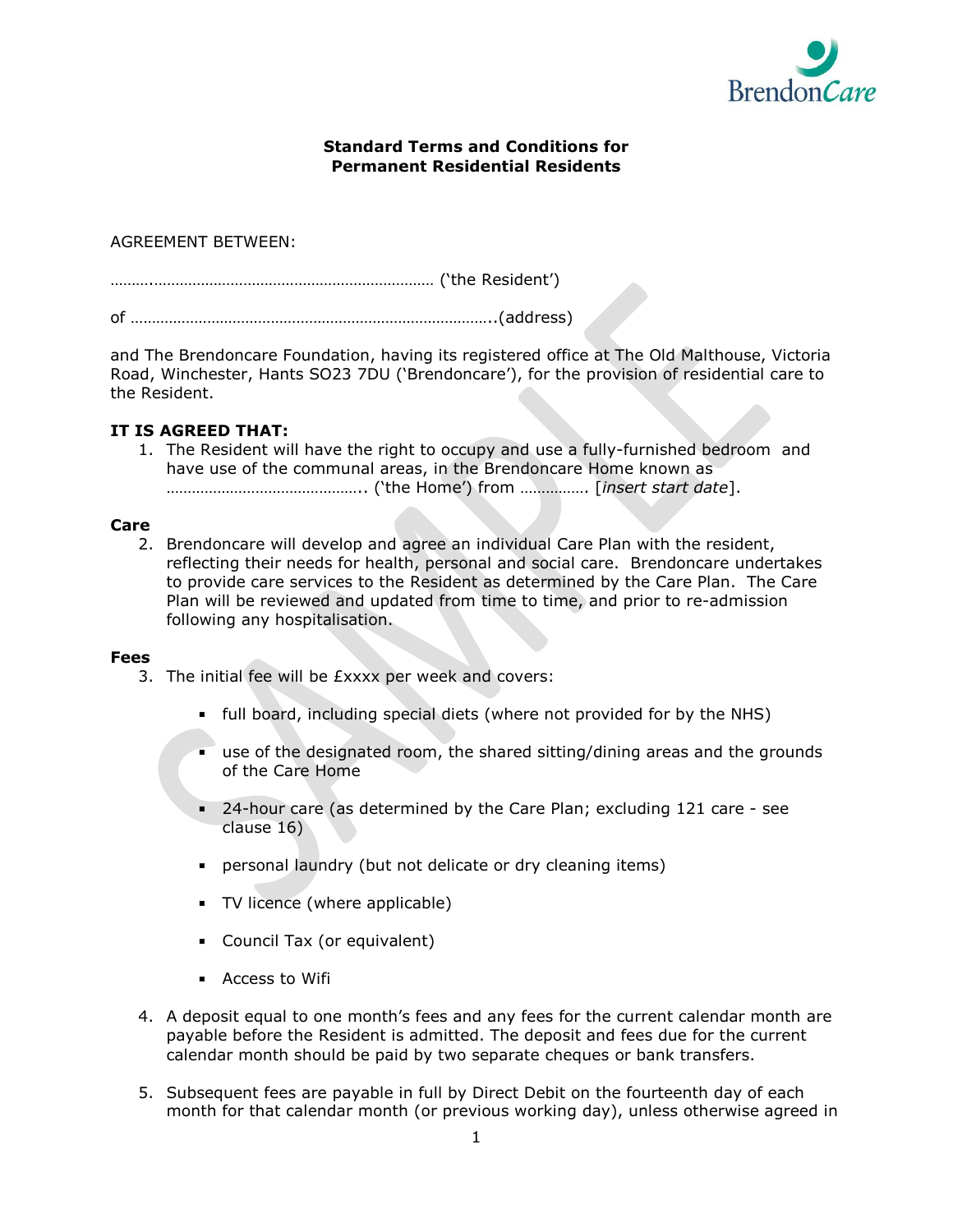writing by Brendoncare.

- 6. The fee does not cover personal items such as hairdressing, chiropody, physiotherapy, toiletries, dry cleaning, transport, telephone charges, attendance at clubs or newspapers. An advance deposit is required to cover such expenditure where this is incurred by Brendoncare on behalf of the Resident. The amount of the deposit must be re-instated within 14 days of presentation by Brendoncare of a statement of the Resident's personal funds account.
- 7. The fee doesn't cover escort services where a resident requires a member of staff to accompany them offsite, for example to a medical appointment. These costs will be billed on an hourly basis for the duration of the escort.
- 8. Brendoncare is entitled to charge interest on overdue accounts at Barclays Bank's base rate plus 2% pa. Brendoncare reserves the right to reclaim any legal fees incurred in chasing overdue fees. No interest will be charged where probate is required to clear the debt, and this has not been granted.
- 9. Where sale of a property is required to enable payment of fees to be made, Brendoncare will request settlement of any outstanding amounts from the proceeds of the sale. Confirmation of this will be required in writing from the conveyancing solicitor dealing with the sale.
- 10. No reduction in fee will be made for meals not taken, nor for any absences from the Care Home. Full fees are also payable during periods of hospitalisation while the room is retained for the Resident, subject to notice given by the Resident (see para 32).

#### **Changes to Fees**

- 11. Fees are reviewed each April to reflect changes in costs brought about by inflation, legislation, operating conditions or similar cost factors. Residents will be given not less than one calendar month's written notice of any increase payable.
- 12. The fee level may be reviewed at any time to reflect any change in the level of care since the time of admission. A change in fee will be considered if the Resident's care needs move into a higher or lower banding. Should that occur, the Resident will be given not less than one calendar month's written notice of the new fee payable.

Where Brendoncare believes that a resident's care needs have increased and the services the resident requires mean that the original category of care is no longer suitable, Brendoncare will provide evidence to justify the assessment and explain the changes Brendoncare considers are necessary. Brendoncare will confirm how this affects the resident's fees and any additional payments that will need to be made.

Where the resident received financial assistance from the Local Authority or NHS, Brendoncare will also notify them as it may be appropriate for them to arrange their own assessments.

If the resident's health improves or social care needs decrease over time, Brendoncare will review whether the existing category of care is appropriate and whether it is suitable to reduce the resident's fees.

13.Any concerns regarding Brendoncare's assessment of a resident's care needs should be discussed with the home manager.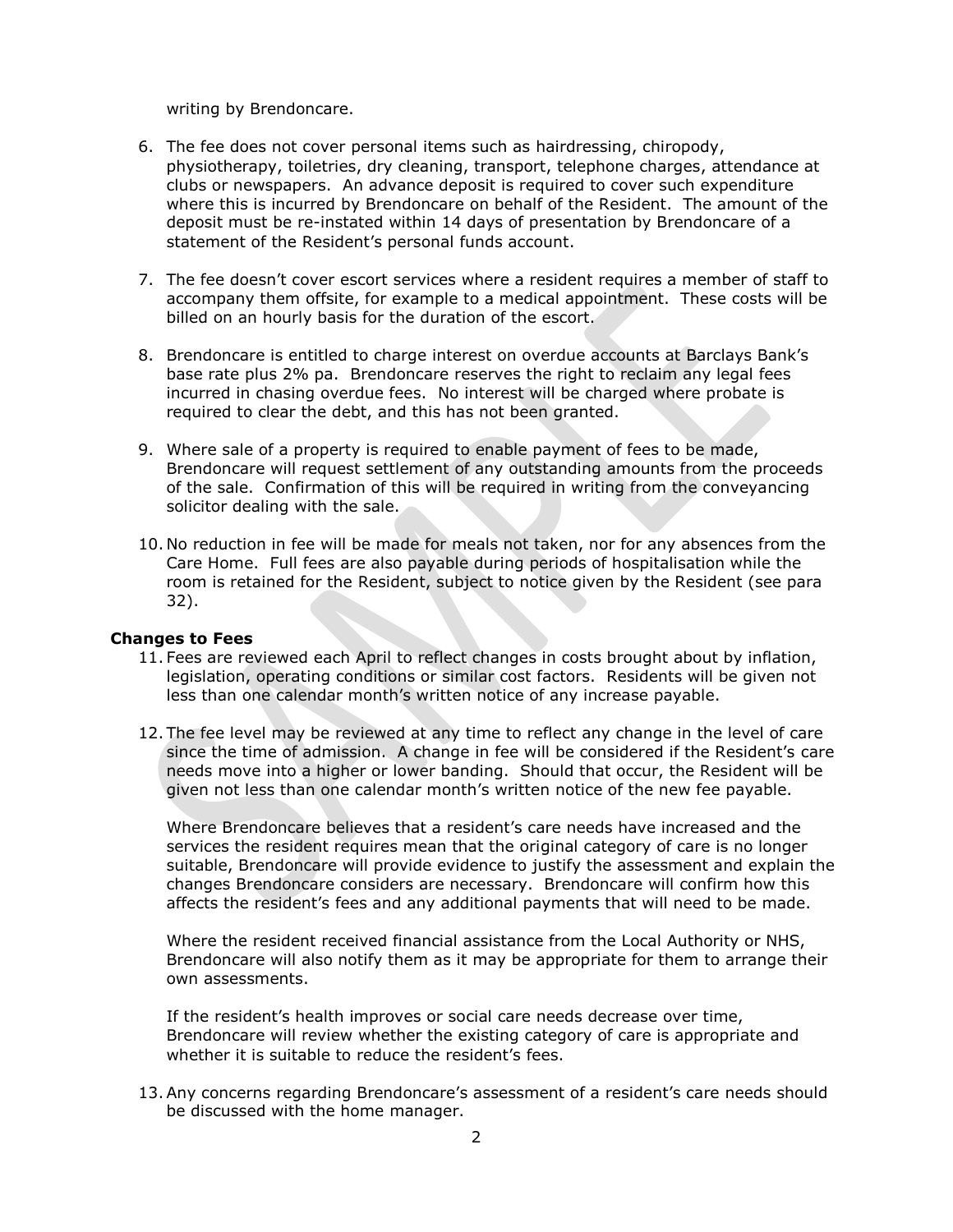14. Where agreement cannot be reached on a resident's needs and care package, the resident or their representative can arrange an independent assessment via the local authority or GP. Brendoncare maintains safety and compliance with regulatory obligations and therefore will not reduce care services where Brendoncare believes this will place a resident at a risk of harm.

If the independent assessment rejects the findings in Brendoncare's assessment, fees will revert to the previous level and any increase will be immediately refunded back to the date of change. If the independent assessment confirms Brendoncare's findings, the revised fee will remain in place.

In all circumstances; where the resident or their representative does not agree to the proposed changes, the decision can be made to give notice in accordance with clause 32 of this agreement.

15. Where 121 care is required this will be discussed with the resident/representative within 24 hours of the care being put in place. The 121 care will be charged on a hourly basis.

#### **Personal Possessions and Insurance**

- 16.Residents may furnish their own rooms with personal possessions provided that these meet fire and safety standards and do not impede the delivery of care. Residents may not make any material alteration or addition to their own room without the written permission of Brendoncare.
- 17. It is advised that all clothes brought into the Care Home should be suitable for laundering and must be labelled with the Resident's name at the Resident's expense.
- 18. The Resident is advised not to keep large sums of cash or valuable items in their rooms. Whilst Brendoncare undertakes that its staff, volunteers and contractors will take reasonable care of the Resident's property, it cannot accept responsibility for loss or damage to any personal belongings of high value. The Resident, therefore, is responsible for insuring personal items if their individual value exceeds £250, or their aggregate value exceeds £1,000.
- 19.All electrical equipment brought into the Care Home must have been serviced regularly and portable appliance tested, and so labelled by a qualified electrician. Subsequently, annual testing takes place at the expense of Brendoncare. If necessary any repair will be at the Resident's expense. Brendoncare reserves the right to take out of service any electrical equipment considered to be unsafe for whatever reason.

### **Operational Policies**

- 20.Brendoncare reserves the right to require the Resident to move to another room in the Care Home, on a temporary or permanent basis, where Brendoncare reasonably considers this to be in the best interests of the Resident or of the Care Home. The Resident will be consulted before any such decision is made.
- 21. The Resident may register with a General Practitioner of their own choice, providing the doctor is prepared to visit as required. The Manager will arrange for visits from the doctor as appropriate. Records will be kept of relevant medical information and next of kin. A policy of confidentiality regarding all such records is in force.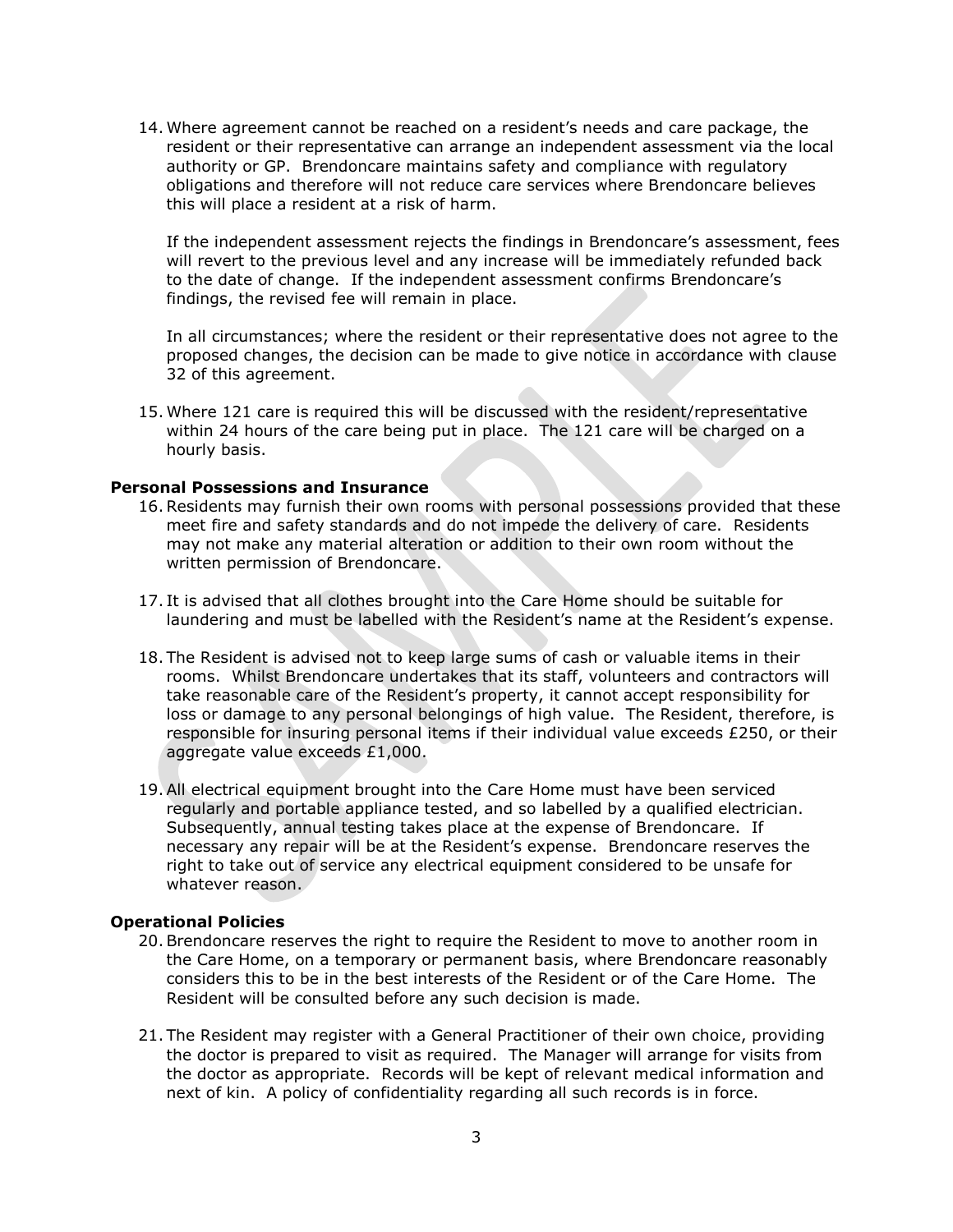- 22. The Resident may entertain visitors at any reasonable time, provided that other Residents are not disturbed. The Resident may not lend their room to any person during their temporary absence.
- 23.Residents are entitled to liberty and security of person and therefore to independence, but must accept that this may entail personal risk for which Brendoncare shall be under no liability.
- 24.Brendoncare recommends that lasting power of attorney should be in place prior to admission.
- 25.Brendoncare provides a Wi-Fi network for Residents to use. The network prevents access to websites that may in Brendoncare's reasonable opinion adversely affect the manner in which we carry out our business or are otherwise unlawful or inappropriate. If unrestricted access is required, Residents may organise their own internet connection independently.

#### **Comments and Complaints**

- 26.Residents are encouraged to comment on general and personal issues relating to the services delivered within the Care Home, as such comments are vital in order to maintain or improve standards. If any issue is not resolved to the satisfaction of the Resident, then a formal complaint may be made. Residents should not feel constrained from making comments or formal complaints through fear of retaliation by staff, as any such retaliation would amount to abuse, which is a serious disciplinary offence that Brendoncare will not tolerate.
- 27.Any formal complaints should be made to the Care Home Manager or their deputy, and not to other members of staff. If the Resident is not satisfied with the determination of any complaint throughout the complaints process, they have the right to contact the Local Government Social Care Ombudsman. A summary of the complaints, concerns and compliments procedure and the Commission's contact details are included in the Resident's Welcome Pack.

#### **Gifts**

28.Residents are advised that staff members are obliged to refuse individual gifts of any value. We therefore request that no such gifts are offered to individual staff members. However, if the Resident so wishes, Brendoncare would be pleased to accept gifts made for the benefit of the Care Home itself or Brendoncare. Any such gifts should be made via the Care Home Manager or Administrator.

#### **Confidentiality and Data Protection**

- 29.By signing this contract you agree to Brendoncare holding and processing personal and sensitive data about the Resident. In particular, Brendoncare is required to confirm to you the purposes for which it will use that information which are likely to include:
	- General administrative purposes related to the Resident's stay at the Care Home.
	- Communicating with others as required by law or as otherwise necessary in connection with the Resident's care needs.
	- Maintaining regular communications with residents and representatives from the home and Brendoncare. These communications can be opted out of at any time.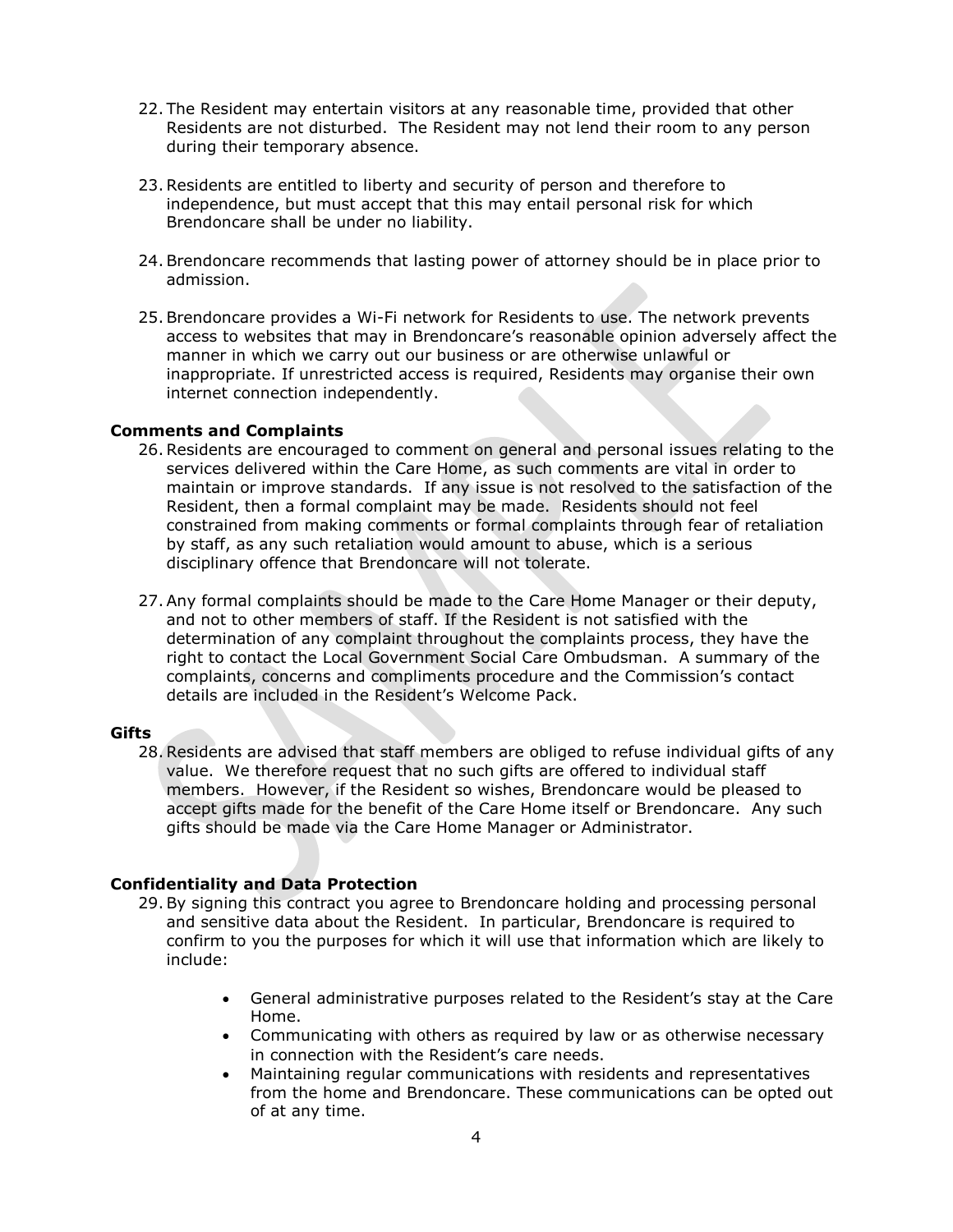### **Notice/Termination**

- 30. The first month after moving into the Care Home is treated as a trial period. Either the resident or Brendoncare may terminate this contract with 7 days written notice during this period.
- 31.Should the Resident decide to leave the Care Home, written notice is required of not less than one calendar month. In the event of death of the Resident, this agreement will cease and fees will be charged (on a daily basis until the room is cleared by the Resident's representative, for up to a maximum of 10 days. Fees will not be charged for any days where another resident has moved into the room.
- 32.Should the resident's representative be unable to collect belongings within 10 days, Brendoncare will arrange to store small items for a period of up to 28 days. We will confirm the date for collection in writing. There may be a charge for this. If items are not collected within 28 days and Brendoncare are unable to contact the representative or they are unwilling to collect the belongings, Brendoncare will send a written reminder before donating the items; giving the estate reasonable notice of our intention. Any costs associated with the disposal will be charged to the estate.
- 33. If the Resident leaves the Care Home any fees due and/or any balance remaining from the deposit (net of any fees or other monies due) will be returned within four weeks of the room being cleared.
- 34. In the event of death any fees and/or deposit (net of any fees or other monies due) will be refunded within four weeks of the room being cleared to a solicitor acting on behalf of the estate, Where there is no solicitor acting on behalf of the estate monies will only be refunded on production of the grant of probate to the executor of the estate.
- 35.Brendoncare may give the Resident written notice to leave of not less than one calendar month if:
	- fees or charges or any instalment or part thereof, including interest, are in arrears for any period longer than two months.
	- there is a material breach of any of these Terms and Conditions which remains unrectified more than 14 days after serving written notice of such breach.
	- the Resident's behaviour is reasonably considered by Brendoncare to be detrimental to the Care Home or to the safety or welfare of other Residents or staff.
	- the Resident requires care that is outside the range and scope of care that the Care Home is able to provide.
- 36. If the Resident is unable to continue to meet the full fee, written notice is required of not less than one calendar month. Brendoncare's policy in such cases is to find the means to enable the Resident to remain in the Care Home; however, this should not be taken as an absolute guarantee.